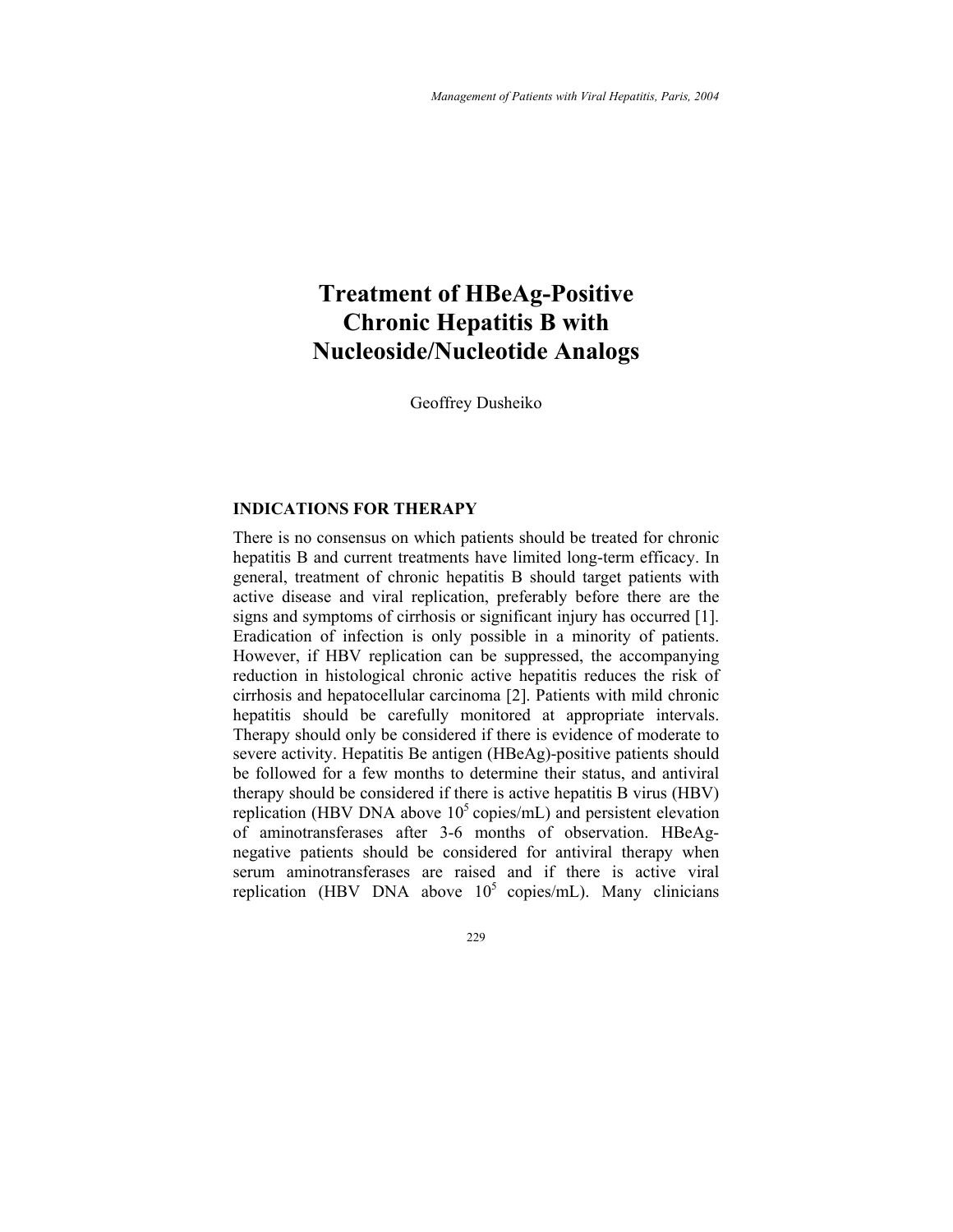consider a liver biopsy to be helpful in determining the degree of necroinflammation and fibrosis.

HBV/HIV co-infected patients whose immune status is preserved on highly active antiretroviral therapy (HAART) should be considered for anti-HBV therapy, with appropriate therapy for HIV infection to minimize resistance. If HAART is indicated in a patient with HIV coinfection, lamivudine can be administered since it is active against HIV and HBV. Adefovir dipivoxil (ADV) is also active against both viruses although a lower dose is used for HBV. Although tenofovir is active against HBV and HIV, its efficacy in hepatitis B infection has not been confirmed in large controlled trials.

Hepatitis B surface antigen (HBsAg)-positive patients with extrahepatic manifestations and active HBV replication may respond to antiviral therapy. Patients with decompensated cirrhosis should be treated in specialist liver units, due to the complexity of antiviral therapy in these cases.

Prophylactic therapy is recommended in all patients undergoing liver transplantation for end-stage hepatitis B to lower HBV DNA levels to less than  $10<sup>5</sup>$  copies/mL before transplantation. The optimal timing of transplantation has not been established, but the selection of resistant strains should be avoided before surgery. Lamivudine and ADV are suitable. Antiviral therapy for prophylaxis of posttransplantation recurrence will probably require life long treatment. The most promising prophylaxis includes lamivudine and lifelong hepatitis B immunoglobulin (HBIG) treatment after transplantation resulting in low rates of reinfection/reactivation. Shorter courses of HBIG and other forms of prophylaxis, including ADV combined with lamivudine, are being studied. The optimal treatments for hepatitis B, including suitable combination therapies, are being evaluated in different studies. Response rates in HBeAg-positive patients are better in patients with higher baseline alanine aminotransferase (ALT) for all currently licensed agents.

Interferon remains a benchmark therapy for chronic hepatitis B. Approximately 35-40% of HBeAg-positive patients are treated effectively by interferon, at a dose of 5-10mIU/three times weekly (5mIU daily in the USA) for 4-6 months. The efficacy of interferon alpha is discussed elsewhere in the present work. The rationale of first-line treatment with alpha interferon is to achieve loss of HBeAg (and even subsequent loss of HBsAg) after a short course of treatment.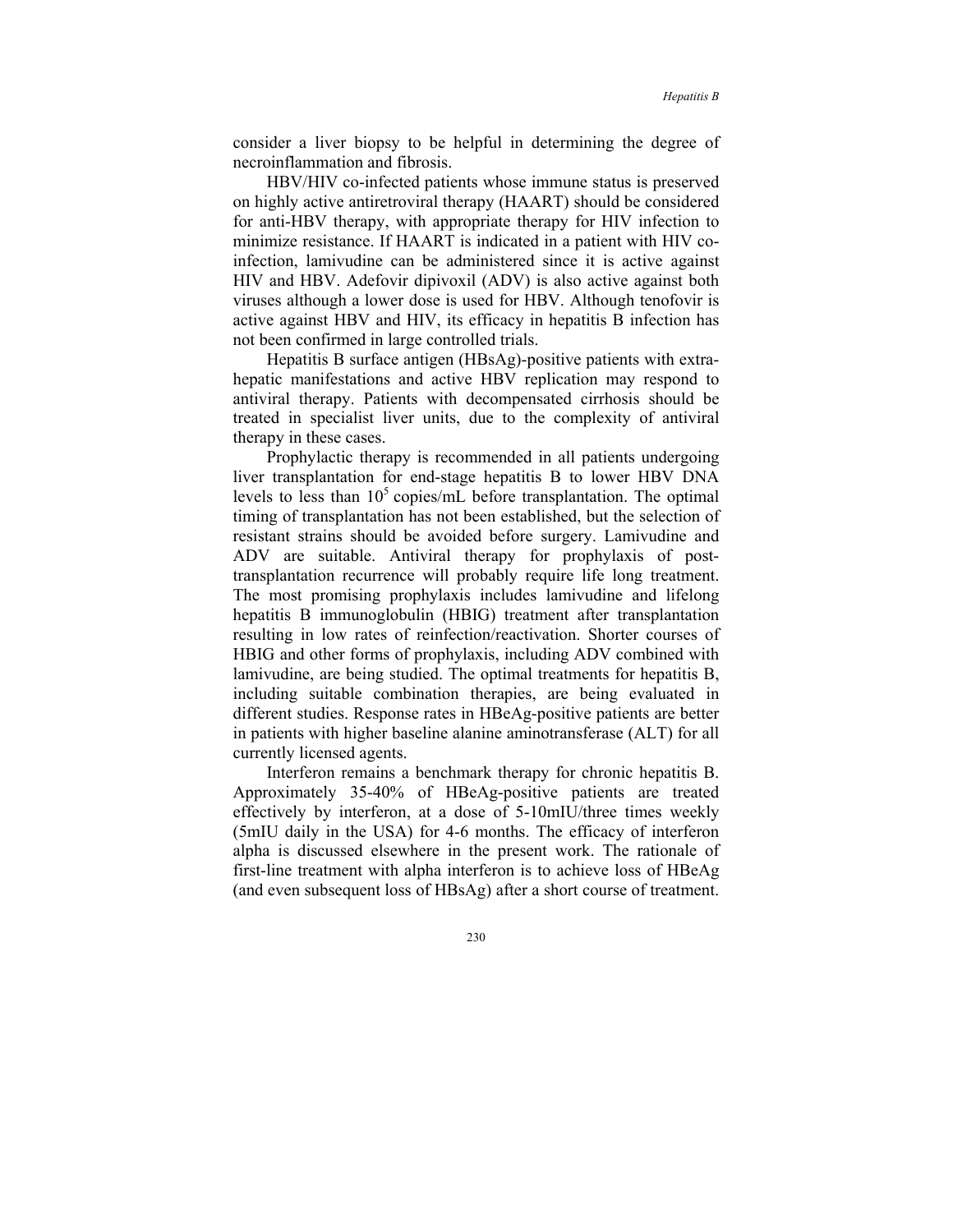Sustained loss of HBeAg is generally associated with a histological reduction in inflammation [3].

There are alternative options and strategies for treatment; new nucleoside analogs which act as chain terminators have influenced the treatment of hepatitis B. Lamivudine can be given (100mg/day for at least one year and maintained for 4-6 months after a virological response (loss of HBeAg) is achieved). Loss of HBsAg has been observed. If a virological response is not achieved within 1 year, the likelihood that continuation of treatment will produce a response is offset by the cumulative risk of developing drug resistance. Therapy remains useful if HBV DNA is suppressed (histological improvement has been documented). ADV 10mg/day is an effective alternative to lamivudine. As with lamivudine, most patients do not have a virological response after one year. ADV can be given at a dose of 10mg/day for at least one year, and maintained for 4-6 months after a virological response occurs (loss of HBeAg is achieved). Unlike lamivudine, the likelihood that continuation of treatment will produce a virological response is not clearly offset by the cumulative risk of developing drug resistance. Therapy also remains useful if HBV DNA is suppressed (histological improvement has been documented). Longterm use of ADV monotherapy  $(>= 2$  years) will require monitoring for resistance and possible nephrotoxicity.

Patients with decompensated cirrhosis are not candidates for interferon-alpha therapy because of the risk of side-effects, but may be candidates for nucleoside or nucleotide therapy. Patients with moderate to severe chronic hepatitis (HBeAg-positive or -negative) whether treated or not, and patients with advanced liver disease should be monitored for the progression of liver disease and the development of complications, including hepatocellular carcinoma.

## **LAMIVUDINE**

Lamivudine (2',3'-Dideoxy-3'-thiacytidine ((+) -SddC), 3TC or Epivir) is a potent inhibitor of HBV, as well as HIV (Figure 1). The drug acts by inhibiting DNA synthesis through chain termination. The (-)-form ((-)-SddC), which is resistant to deoxycytidine deaminase, is a more active antiviral stereoisomer than the (+)-form. The negative enantiomer (-)-SddC does not appear to affect mitochondrial DNA synthesis. Metabolic studies have shown that the drug is converted to the monophosphate, diphosphate, and triphosphate form. It is rapidly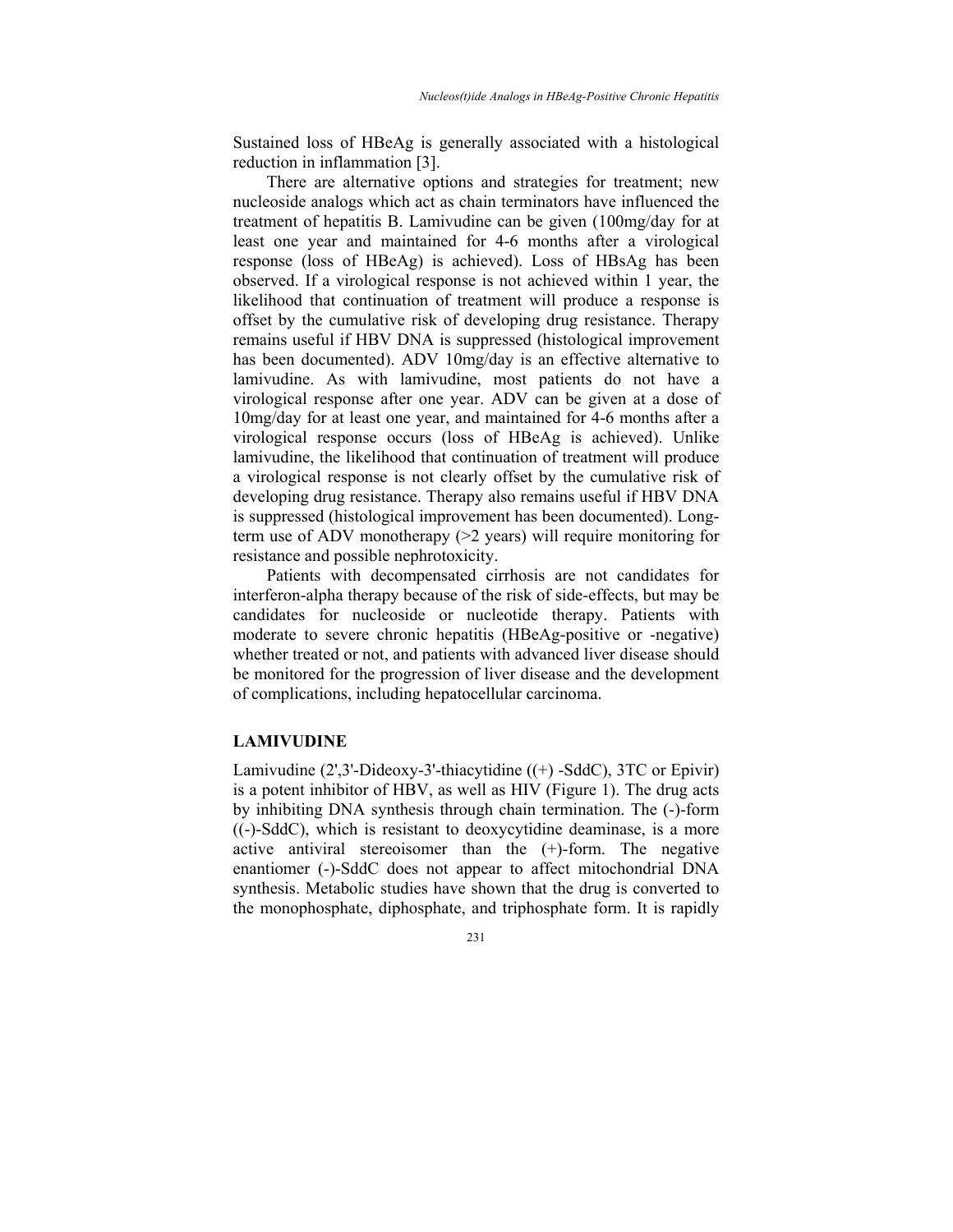absorbed after oral administration, with a bioavailability of >80%. Most of the drug is excreted unchanged in the urine. Lamivudine has been used in trials for the treatment of HIV infection since 1990, and this compound has been licensed as a component of HAART. Lamivudine is active *in vitro* against human hepatitis B transfected cell lines and in ducklings affected with duck hepatitis B virus (DHBV), as well as in chimpanzees infected with HBV.



Figure 1: Lamivudine (GR109714x) Single (-) enantiomer of the racemic mixture 2<sup>'</sup> deoxy-3' thiacytidine.

Large phase III trials in patients with chronic hepatitis B have been completed. Doses above 25mg reproducibly decrease HBV DNA levels in serum. HBV DNA generally became undetectable (by hybridization assay) in more than 90% of patients who received 25mg-300mg/day. In most patients, HBV DNA reappears after therapy is completed. In large trials in Asia and the Western countries, approximately 15-20% of patients became HBeAg-negative after 12 months of treatment compared to 4% of placebo recipients. Histological improvement was noted after one year of treatment. Lamivudine therapy has consistently been associated with a highly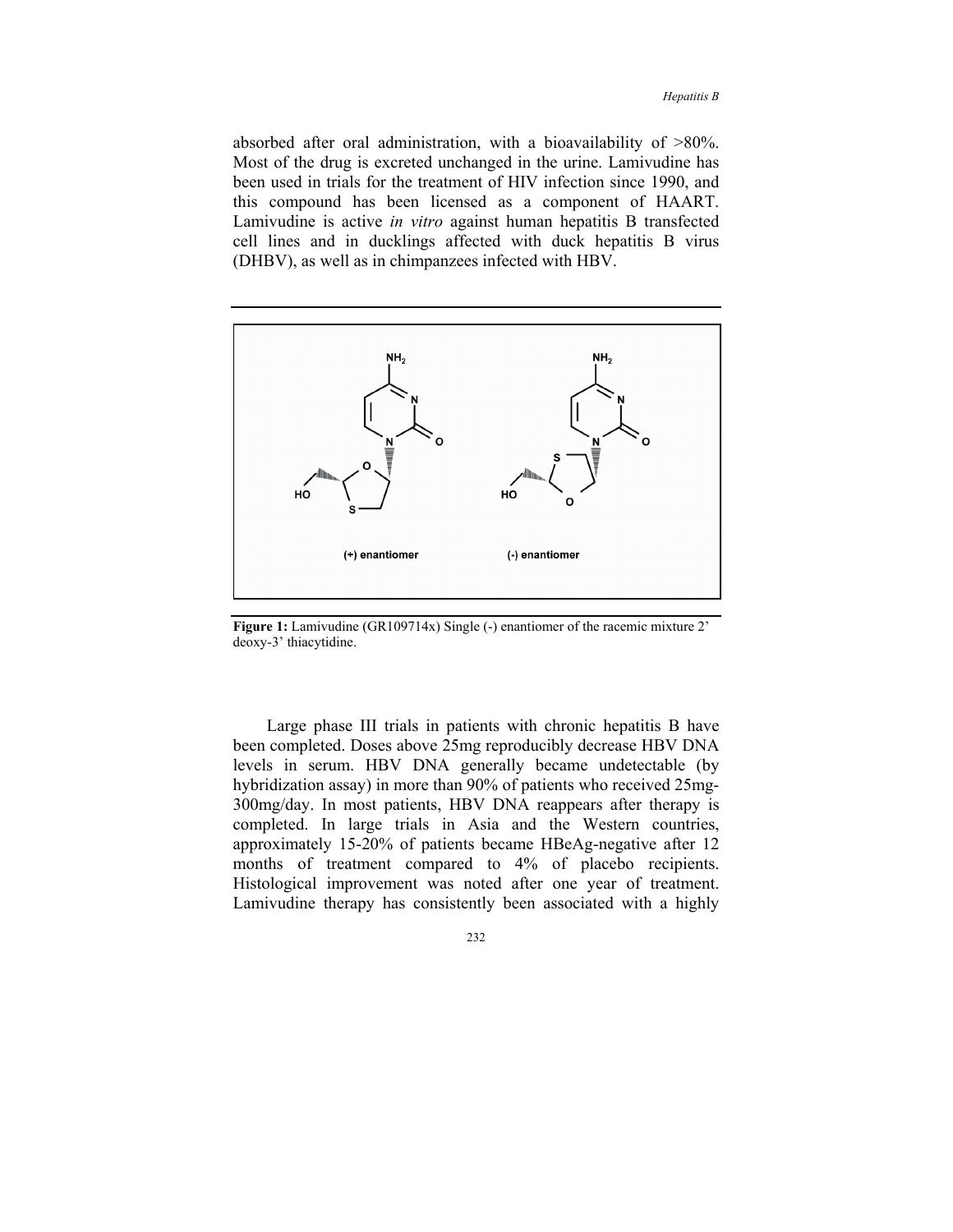significant sustained reduction in levels of serum HBV DNA at the end of one year of therapy in up to 98% of patients. Undetectable levels of HBV DNA were sustained in 44% of treated patients compared to 16% on placebo. Loss of the HBe antigen with seroconversion to anti HBe was observed in 17% of patients after a year of treatment with lamivudine versus 6% on placebo. Histological improvement was the main outcome measured in the pivotal trial of lamivudine therapy in adults. Liver biopsies were scored according to the degree of necroinflammation and fibrosis and an improvement of 2 or more Human Awareness Institute (HAI) points. Significant differences in the total HAI score were observed in patients receiving lamivudine compared to those receiving placebo [4]. Lamivudine monotherapy reduces HBV DNA concentrations prior to liver transplant, but may be associated with subsequent resistance. Lamivudine and HBIG prophylaxis have been shown to be effective for the prevention of recurrent hepatitis B post-transplantation.

The drug seems to be well tolerated and relatively few serious side-effects have been reported. Serious side-effects have been observed in about 5% of patients; these include anemia, neutropenia, an increase in liver enzymes, nausea and neuropathy. Increased lipases may occur, but this is uncommon, and serious lactic acidosis has not been observed. Severe exacerbations of hepatitis accompanied by jaundice have been reported in patients whose HBV DNA became positive after stopping treatment, or after the development of resistance. Reactivation of hepatitis was observed in patients who developed a methionine to valine or isoleucine substitution in the highly conserved YMDD motif of the HBV polymerase [5]. This motif is part of the active site of the polymerase, and this mutation parallels the M184 mutation seen in resistant HIV where substitutions of valine and isoleucine for methionine have also been found. Lamivudine-resistance is conferred through acquired selection of HBV with mutations of the YMDD motif of the HBV DNA polymerase gene [5]. Four major patterns have been observed: L18OM + M204V; M204I; L180M + M204I; V173L + L180M + M204V; and occasionally  $L180M + M204V/I$ . The  $L180M + M204V$  pattern occurs most frequently. Although viral "fitness" may be reduced, as lower levels of HBV DNA occur, recent studies have suggested that the disease may progress [6]. These changes cause a marked decrease in sensitivity to lamivudine *in vitro*. The incidence of lamivudine resistance in chronic hepatitis rises from 24% after one year of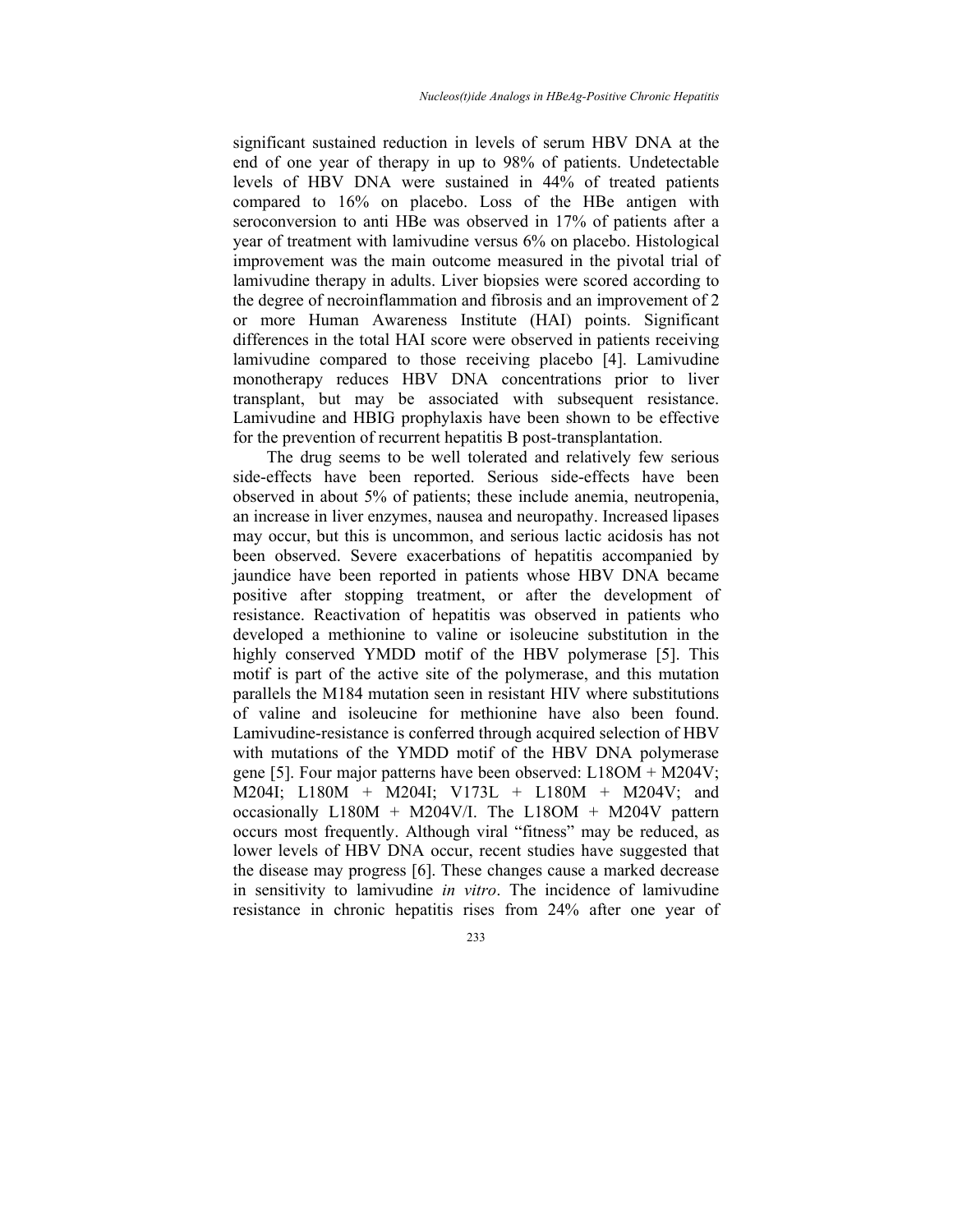treatment to 66% after 4 years. The incidence increases to 90% in HBV/HIV co-infected patients. The selection of antiviral resistance is a disadvantage of treatment with nucleoside analogs and is a fundamental disadvantage of treatment with long-term lamivudine therapy.

After lamivudine is stopped, HBV replication may reactivate and can sometimes be associated with severe "flares" or exacerbation of hepatitis as HBV DNA increases in serum. The pathogenesis of this injury is not fully understood. It is probably related in part to an immune response. The emergence of resistance could have a similar effect, as viral DNA increases. Combination studies with lamivudine and ADV are in progress.

#### **ADEFOVIR DIPIVOXIL**

## **Pharmacology**

Adefovir dipivoxil 9-[2-[bis[(pivaloyloxy)methoxy]phosphinyl]meth oxy]-ethyl]adenine is an orally bioavailable prodrug of adefovir, a phosphonate nucleotide analog of adenosine monophosphate (Figure 2). It requires cellular nucleoside kinases for activation to ADV diphosphate and it then acts as a competitive inhibitor and chainterminator of HBV replication mediated by HBV DNA polymerase. This drug inhibits viral polymerases and terminates the growing DNA chain by acting as a competitive inhibitor of deoxyadenosine 5' triphosphate (dATP). Because ADV diphosphate lacks a 3' hydroxyl group, the compound causes premature termination of viral DNA synthesis upon its incorporation into the nascent DNA chain. ADV is active against HBV, DHBV and woodchuck hepatitis virus (WHV) in cell culture models and against chronically infected animals. This agent also has some immunomodulatory activity and stimulates natural killer activity.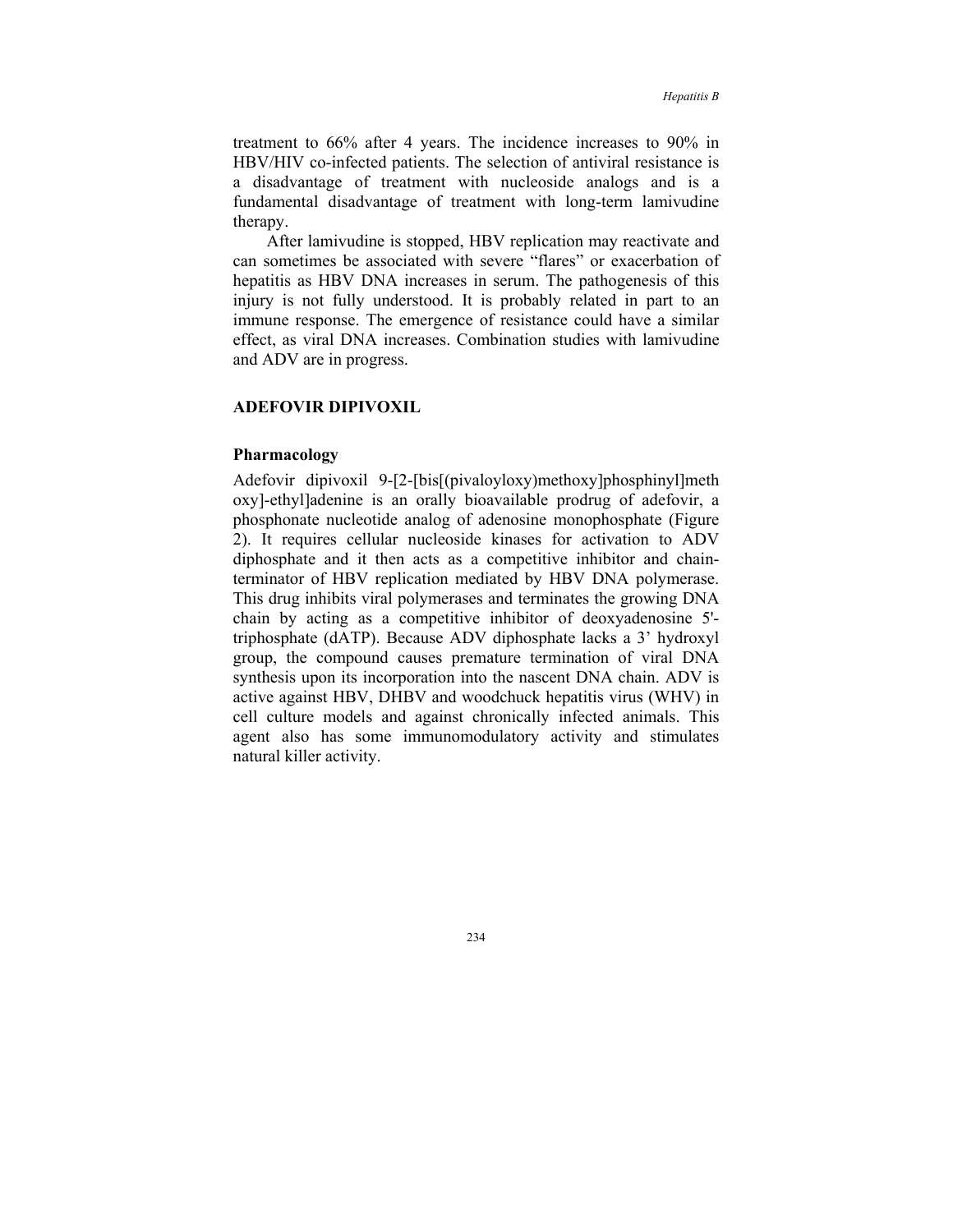

**Figure 2:** 9-[2-[bis[(pivaloyloxy)methoxy]phosphinyl]methoxy]-ethyl]adenine (ADV).

ADV is active *in vitro* against all known lamivudine, emtricitabine, famciclovir and HBIG resistant HBV, using both cell culture and enzyme assays. Resistance to ADV is remarkably delayed in patients with chronic hepatitis B. Recently, a novel N236T mutation was reported in two anti-HBe-positive patients after 96 weeks of treatment, which was not detectable after one year of treatment. This mutant showed lowered susceptibility to adefovir. The mutation does not share cross resistance with lamivudine. Sequencing of the RT domain of the HBV polymerase has suggested that two mutations, i.e. rtN236T and rtA181V confer resistance to ADV. These mutants remain sensitive to lamivudine, emtricitabine, telbuvidine, and entecavir [7, 8]. Life table analysis has suggested a cumulative incidence of 3.9-5.9% (in naive patients) after three years of treatment.

The limited development of resistance with ADV could be related to its close structural relationship with the natural substrate which limits the potential for steric hindrance as a mechanism of resistance. In addition, ADV contains a flexible acyclic linker that may allow it to bind to HBV polymerase with different conformations, and thus, further subvert steric hindrance [9, 10]. ADV also contains a phosphonate bond that is less susceptible to ATP-mediated chain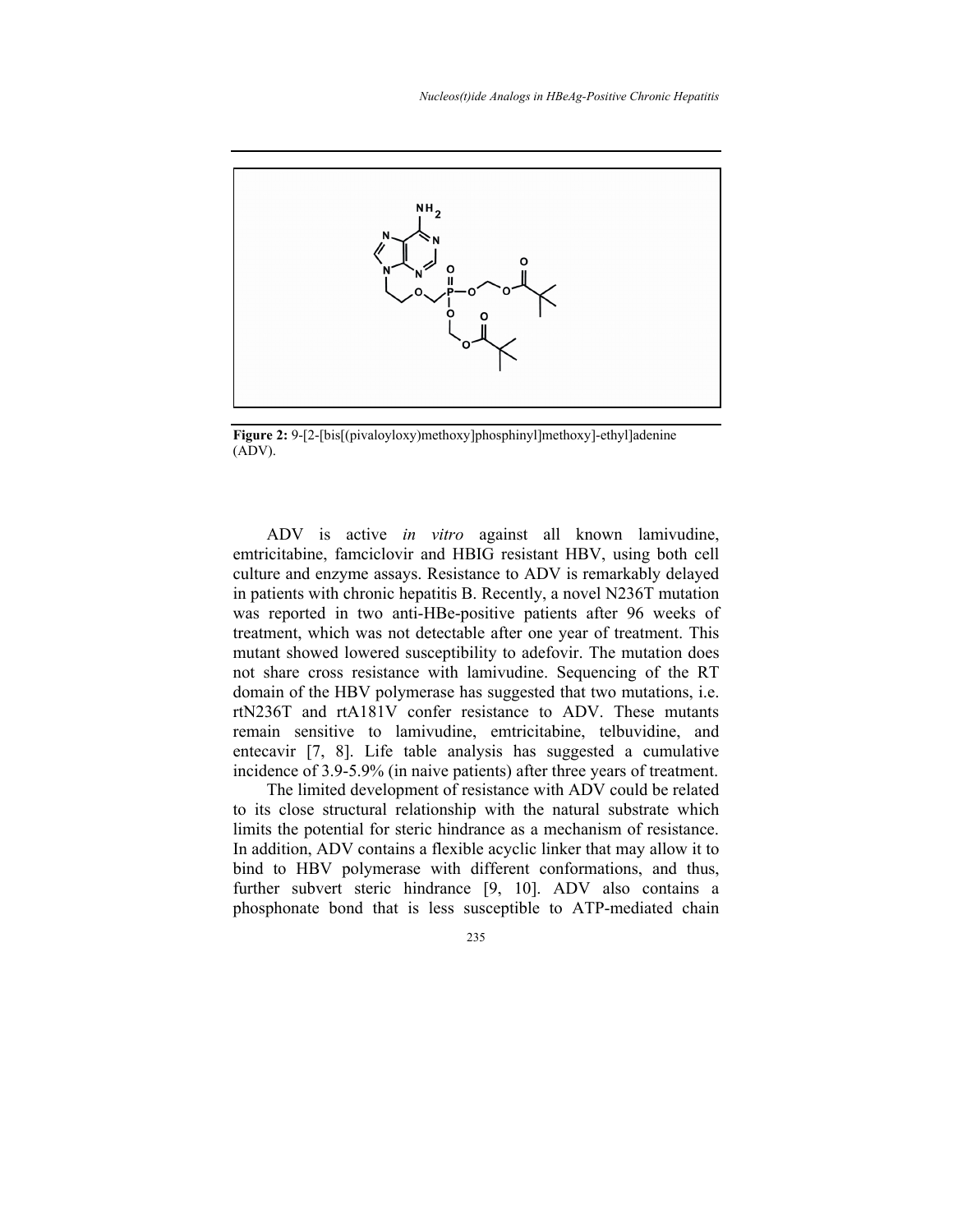terminator excision, which has been recognized as a mechanism of HIV resistance.

Following oral administration of single doses of ADV 10mg in patients with chronic hepatitis B or healthy subjects, maximum ADV concentrations in plasma occur a median of 0.76-1.75 hours after administration. ADV may be taken once daily because of the long terminal elimination half-life. In preclinical studies, evidence of renal toxicity, characterized by renal tubular nephropathy, was noted in all species evaluated. The efficacy of ADV has been investigated in patients with compensated liver disease and evidence of HBV replication; in patients who did not respond to lamivudine therapy, including post-transplantation patients, patients with compensated and decompensated liver failure and patients co-infected with HIV.

### **Pivotal trials of ADV**

Doses of 5-125mg/day have been assessed in the clinical development program. In Phase I/II clinical studies in both HBeAg-positive and HBeAg-negative patients with chronic hepatitis B, statistically significant decreases in serum HBV DNA concentrations were demonstrated within the first week of treatment, and were maintained for up to 136 weeks. Data from previous studies indicated that daily doses of 30mg/day after 24 weeks is associated with mild, reversible nephrotoxicity (seen at higher doses in HIV studies) after the drug is discontinued. Multinational double blind randomized placebo controlled trials, in both HBeAg-positive and negative patients with liver disease have been performed. The primary endpoint of these studies was the quantitative assessment of histological improvement after 48 weeks of treatment using the Knodell Histologic Activity Index (HAI/Knodell) scoring score. Both necro-inflammatory activity and fibrosis was more improved with ADV 10mg and 30mg than with placebo (*P*<0.001). The pivotal phase III studies examined both ADV 10mg and 30mg to determine the dose with the best risk-benefit profile. These studies were multinational, double blind, randomized, placebo controlled trials, in HBeAg-positive and HBeAg-negative patients with compensated liver disease, with evidence of active HBV replication, who were not undergoing current treatment [11, 12]. In the HBeAg-positive trial, 515 patients were randomized to one of three arms: ADV 30mg/day, ADV 10mg/day or placebo. The primary endpoint of this study was based on the quantitative assessment of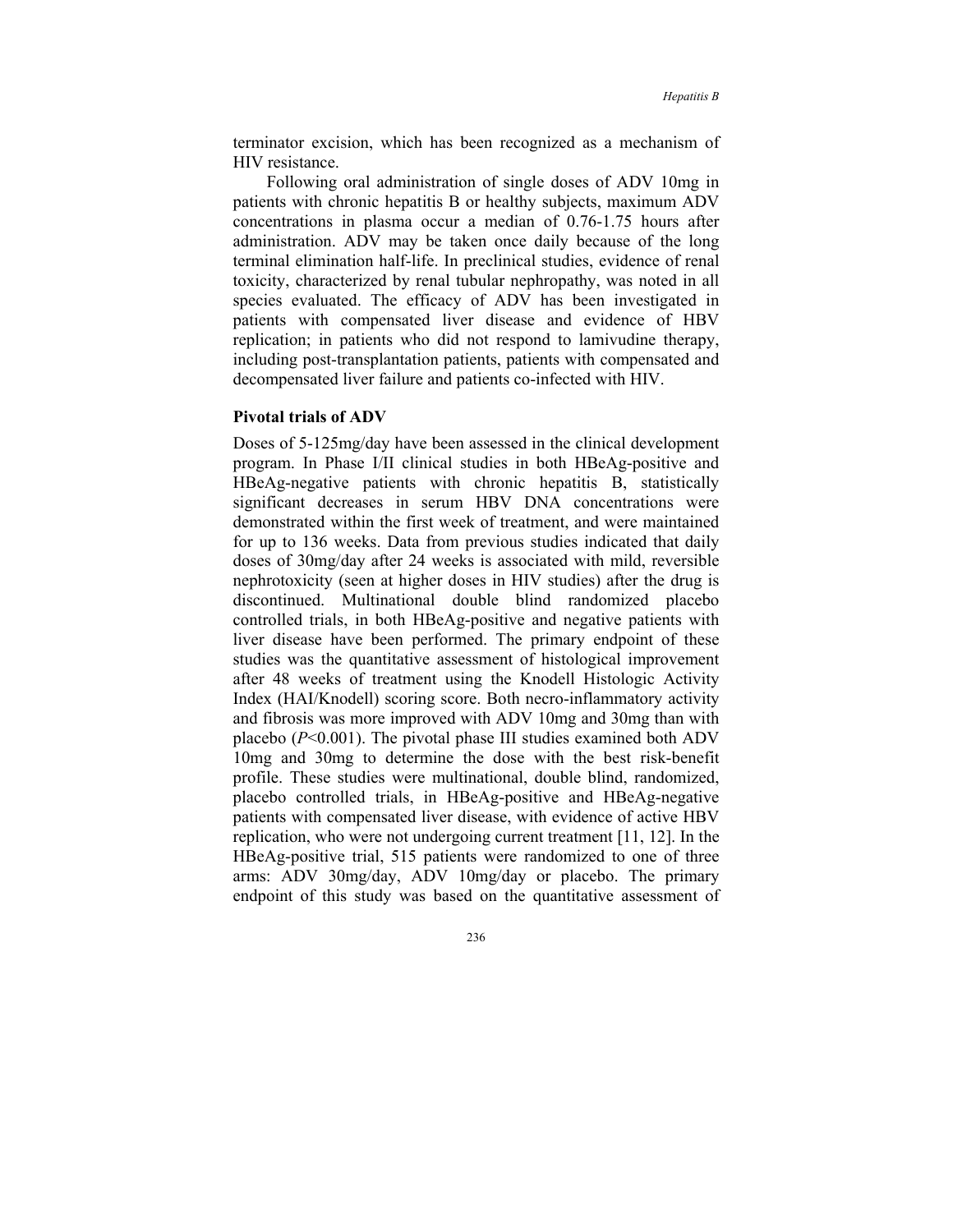histological improvement after 48 weeks of treatment using the HAI/Knodell score [13]. Histological improvement was defined as a reduction of 2 points or more from baseline in the HAI/Knodell, with no worsening in the fibrosis score. Secondary endpoints in the study were based on established methods to determine the virological response (suppression of HBV replication based on the decrease of serum HBV DNA) and biochemical response (defined by reductions and normalization in ALT during therapy). HBeAg seroconversion, defined as loss of HBeAg and appearance of anti-HBe, was also a key secondary endpoint. Loss of HBeAg has been correlated with longterm clinical improvement [2]. A daily dose of 10mg of ADV was shown to have the best risk-benefit profile for long-term treatment. This dose resulted in significant improvement compared to placebo: improvement in liver histology (53% vs. 25%, *P*<0.001), reductions in HBV DNA (3.52 vs. 0.55 log copies/mL, *P*<0.001), normalization of ALT (48% vs. 16%, *P*<0.001), and HBeAg seroconversion (12% vs. 6%, *P*=0.049). There were no significant side-effects and no resistance was found. As a result, 10mg of ADV is the recommended and approved daily dose. Improved responses were seen in patients with increased ALT [11]. An effect of ADV on cccDNA was observed in treated patients, but the significance of these findings requires further study. 10mg is the preferred treatment dose because of the favourable risk-benefit ratio. In the large HIV trials an incidence of nephrotoxicity of between 17% and 60% was reported. However, in the two largest hepatitis B phase III trials involving 695 patients, no clinically significant renal toxicity was found at the 10mg dose.

#### **ADV for lamivudine-resistant hepatitis B**

ADV has been shown *in vitro* to be active against lamivudine-resistant HBV, [9, 14] and there are a number of reports of successful treatment of lamivudine-resistant patients with ADV, particularly for post – transplant recurrence of hepatitis B [15-18]. There does not appear to be an advantage in continuing lamivudine after starting ADV in patients with compensated liver disease if lamivudine resistance develops. Rapid reductions in HBV DNA were observed within 4 weeks in all recipients of ADV, but the median changes from baseline were not greater in those who continued lamivudine. Thus treatment with ADV alone seems to be most effective in these patients, and there is no long-term advantage of continuing lamivudine therapy in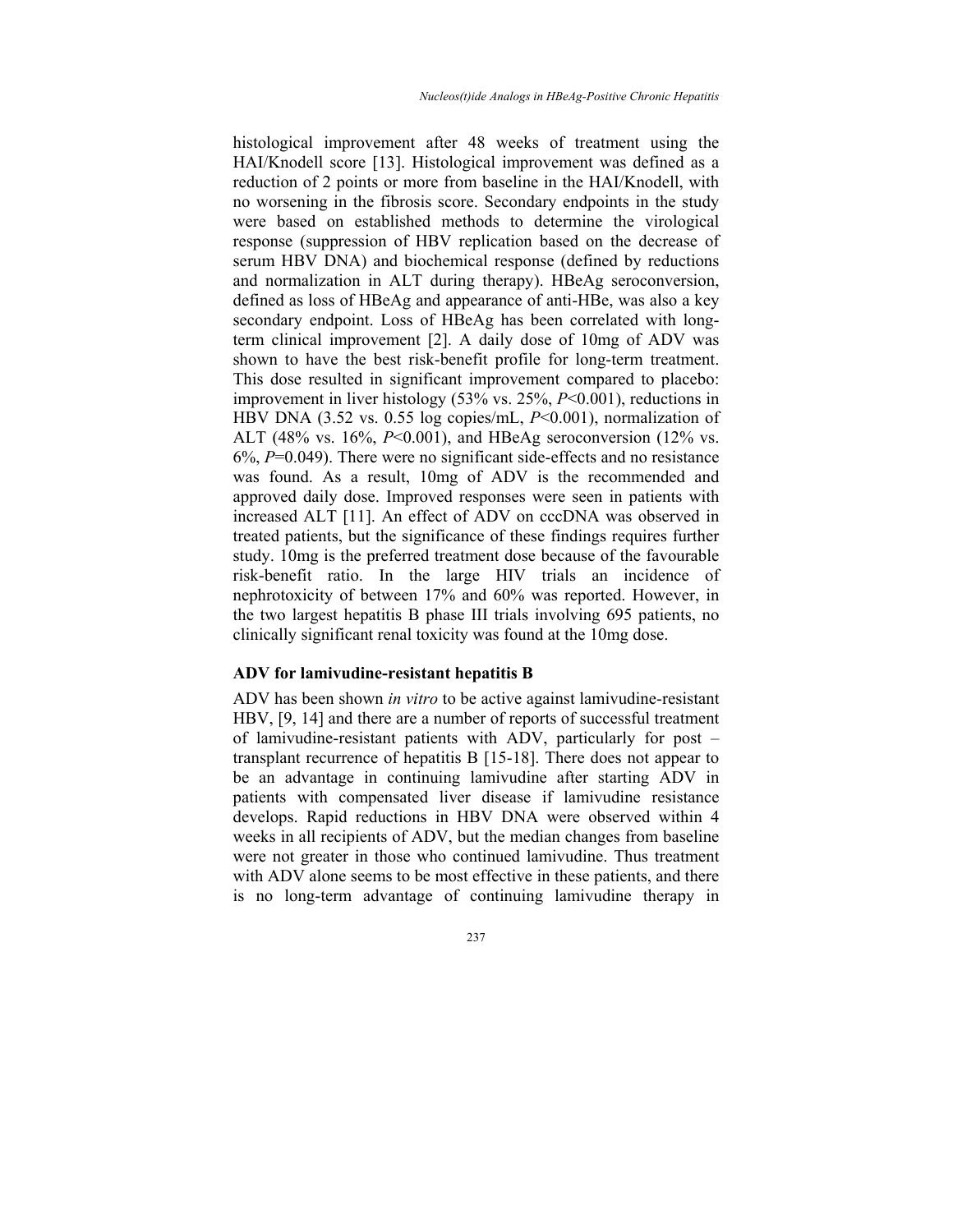patients with YMDD mutations [19, 20]. Although it is safe to change to ADV in patients with compensated liver disease, an overlapping period before discontinuing lamivudine seems advisable in these patients. However the effect of this strategy on subsequent emergence of ADV resistance requires further study [9, 15, 21].

# **ADV in liver transplant recipients**

Recurrent HBV infection in the transplanted liver remains a major problem. A retrospective study of liver transplantation in Europe before lamivudine showed that patients with low levels of hepatitis B replication at transplantation and those given long-term immunoprophylaxis with HBIG had a reduced risk of recurrent HBV infection and reduced mortality [22]. Lamivudine has further improved these outcomes. Pre-transplant treatment with lamivudine resulted in suppression of HBV DNA levels in 12 of 19 treated patients [23, 24]. Currently both HBIG and lamivudine are used prophylactically and recurrent HBV is now rare [25-27]. However, cases associated with lamivudine-resistance are problematic, as patients with recurrent post-transplant hepatitis B may develop fibrosing cholestatic hepatitis, a manifestation of high levels of viral replication in immunosuppressed patients [28, 29]. A study of 10 patients treated with lamivudine pre-liver transplantation for HBV showed that there was a risk of lamivudine-resistant strains following transplant [30]. In a post liver transplant study, lamivudine-resistant patients all developed liver failure with liver dysfunction [31]. ADV has proved to be an important antiviral drug in patients with lamivudine resistance post-transplant. In an open label study 127 liver transplant patients with lamivudine-resistant HBV were treated with ADV 10mg [32]. Treatment resulted in a median 4  $log_{10}$  drop in HBV DNA concentrations at 48 weeks indicating the important role of ADV as second-line therapy in patients who develop lamivudine resistance in the peri-transplant setting. Care should be taken in patients with pre-existing renal damage due to calcineurin inhibitors in liver transplant patients.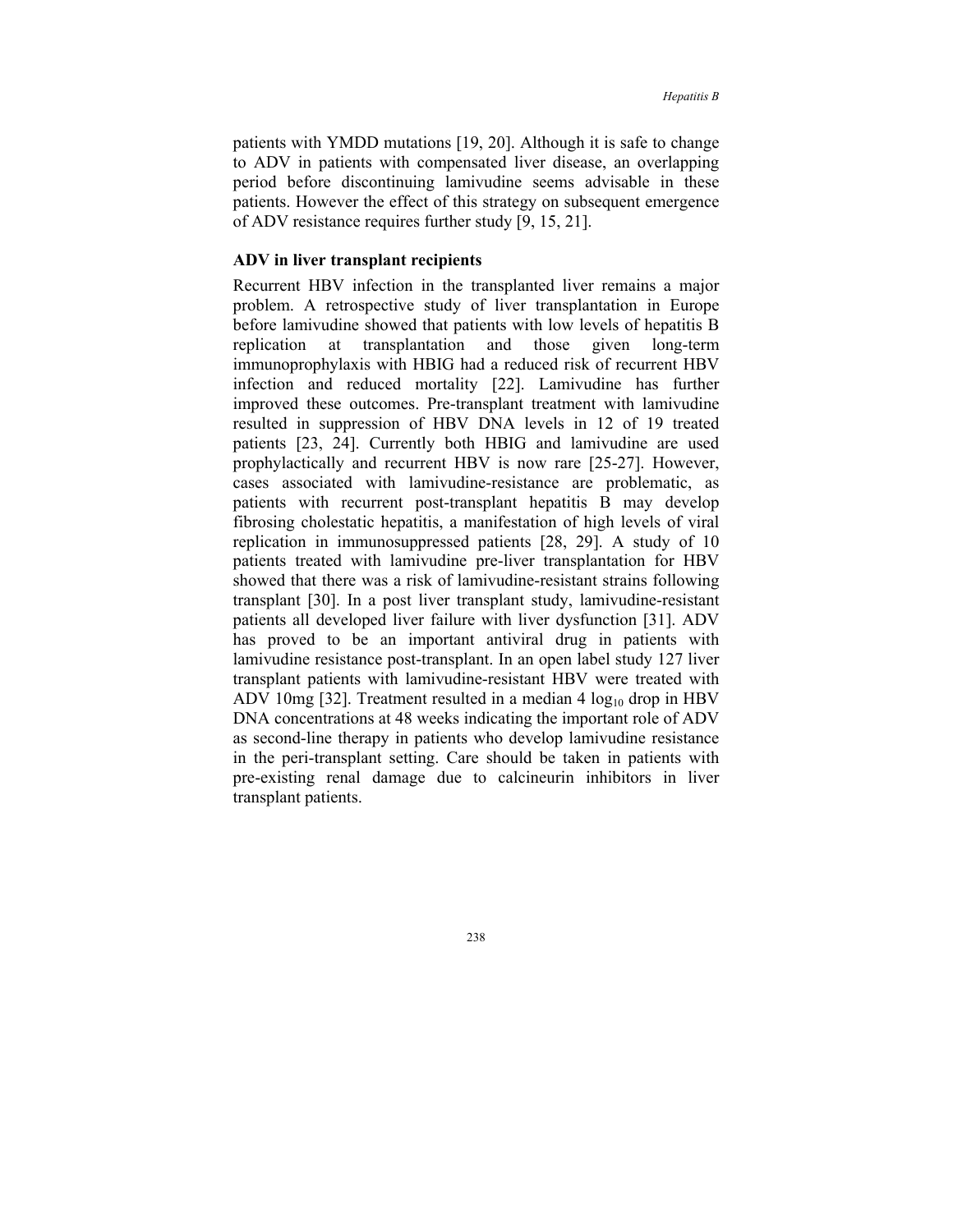#### **NEWER NUCLEOSIDE ANALOGS**

Phase I and II trials with several new nucleoside analogs, including entecavir, emtricitabine, clevudine (L-FMAU), and L-dT are in progress.

- a) Entecavir is a cyclopentyl guanine analog, which is an inhibitor of all HBV polymerase functions. The drug is readily phosphorylated to the active triphosphate form. It is a potent inhibitor of WHV, and in humans with HBV at doses of 0.05-1mg. In phase II trials, 84% of patients were negative for HBV DNA by bDNA assay after 24 weeks of treatment [33]. The drug is active against lamivudine resistant variants and phase III trials are in progress.
- b) Emtricitabine (FTC) is a cytosine nucleoside analog, with fluorine at the 5 position. Pilot studies have shown that the drug causes a 2- 3 log reduction in HBV DNA at doses of 300mg in patients treated for 8 weeks. In a 48 week phase II study, 61% of patients had undetectable HBV DNA. Drug resistant mutants were reported in 6% of treated patients. Phase III trials are in progress.
- c) Clevudine (L-FMAU) is a pyrimidine nucleoside analog. Patients have been treated in phase II dose escalating studies, and up to 3 log reductions in HBV DNA have been observed [34, 35].
- d) Beta-L thymidine (telbivudine), valtorcitabine (Val LdC) and beta-L-2'-deoxyadenosine (LdA) are small molecule inhibitors of HBV DNA polymerase. These agents induce marked viral load reduction in the woodchuck infected with WHV. Telbivudine (LdT) is a specific and potent inhibitor of hepatitis B and is not active against HIV or other viruses. Clinical trials are in progress in HBeAgpositive patients at doses ranging from 25-400mg [36]; phase I studies [37] have shown a dose dependent 2-4 log reduction in HBV DNA after 4 weeks of treatment. A phase II trial testing doses of LdT 400 or 600mg with or without lamivudine in HBeAgpositive patients is in progress. An interim analysis of the results at 24 weeks indicates that LdT 400 and LdT 600mg result in 6 log declines in HBV DNA (compared to a 4 log decline in HBV DNA in lamivudine treated patients). Similarly, a phase III trial of the efficacy of 600mg LdT vs. 100mg lamivudine in HBeAg and anti-HBe-positive patients is in progress.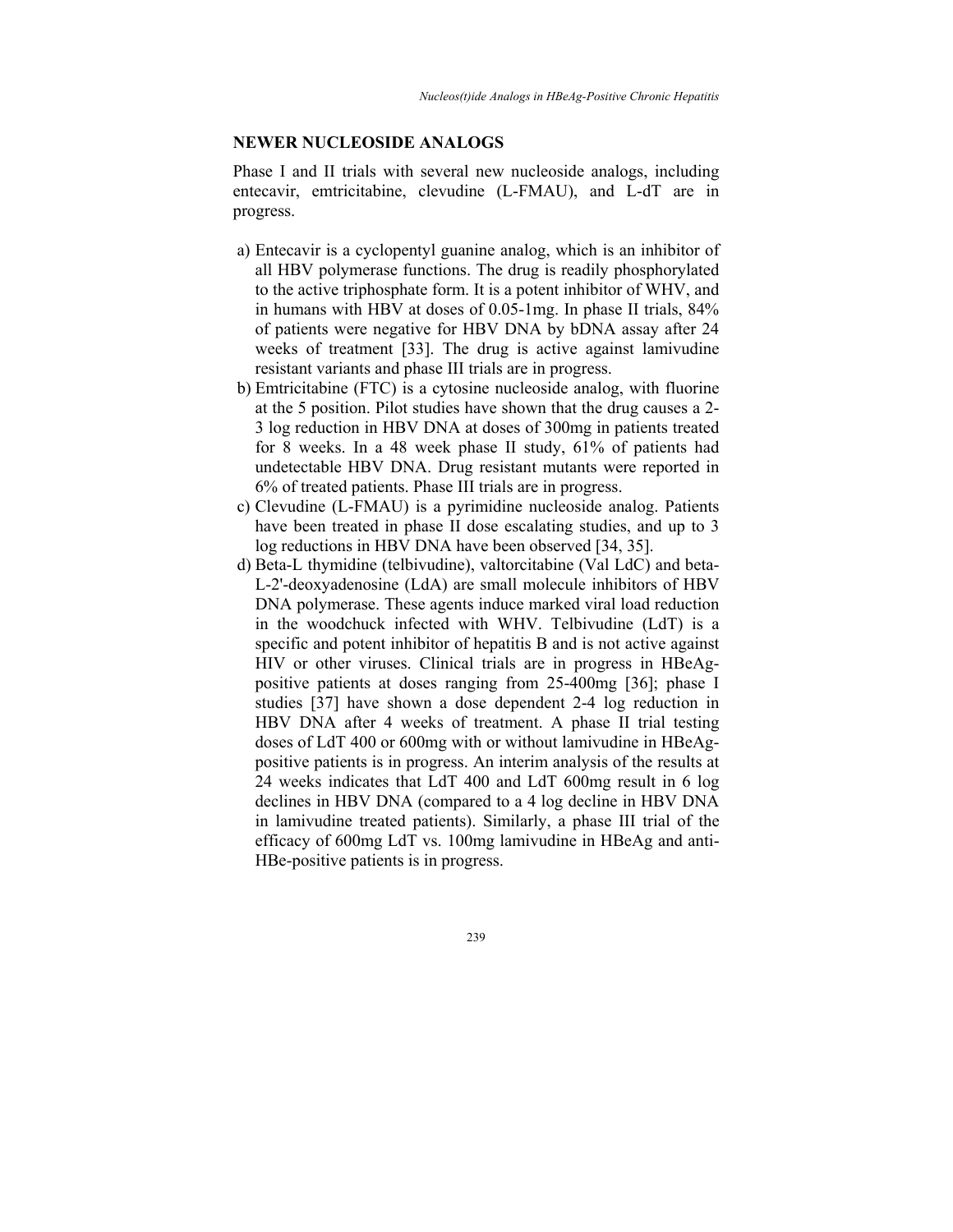At this time the long-term efficacy and safety of these new unlicensed drugs and their role in the management of patients with HBeAgpositive chronic hepatitis are being assessed. Patients with chronic type B hepatitis require relatively long courses of treatment, and viral resistance may emerge. The end-points of treatment must be carefully evaluated. Combination treatments may become necessary in some, but not all patients.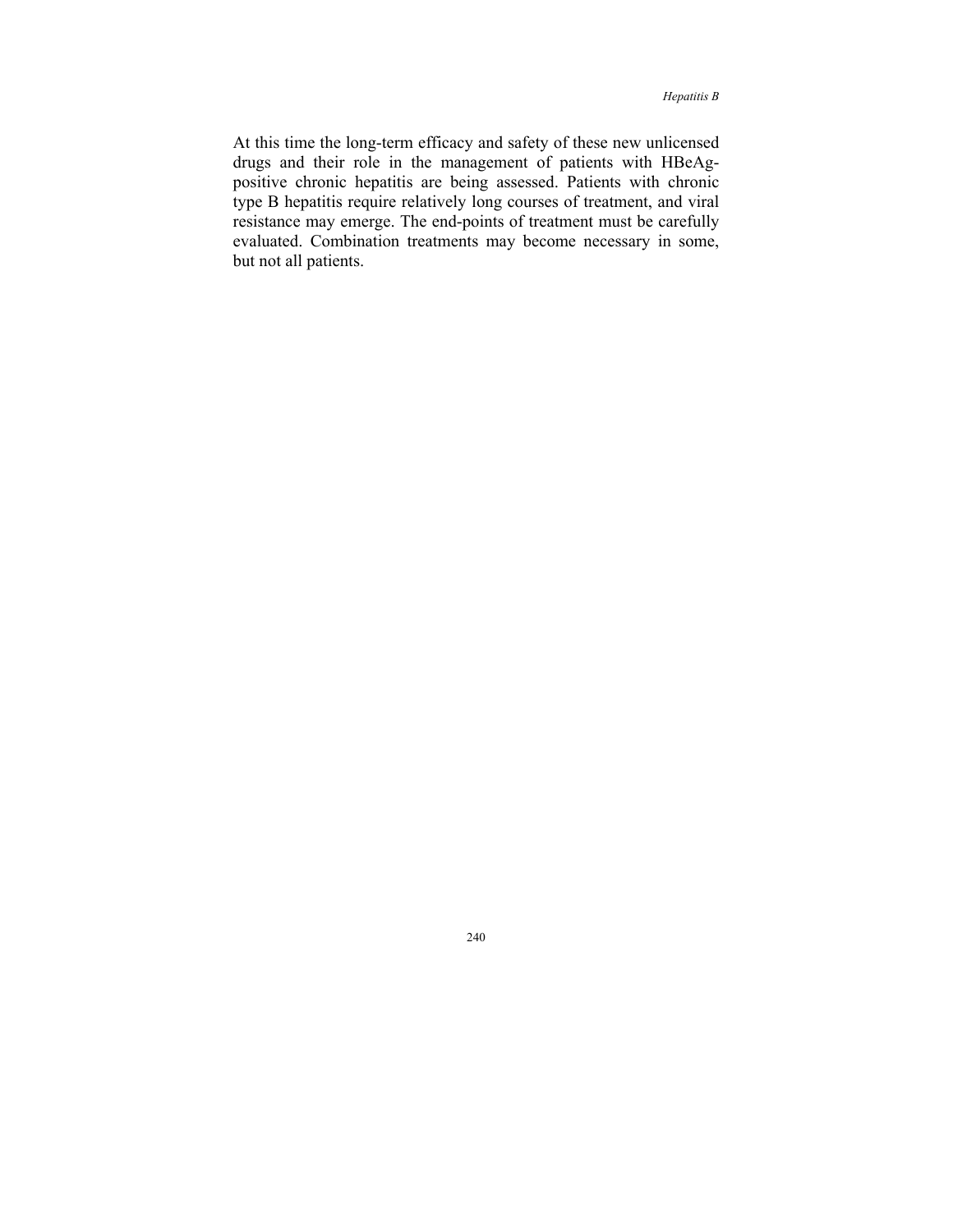# **REFERENCES**

- 1. Dusheiko G, Dibisceglie A, Bowyer S, Sachs E, Ritchie M, Schoub B, Kew M. Recombinant leukocyte interferon treatment of chronic hepatitis B. Hepatology 1985;5:556-560.
- 2. Niederau C, Heintges T, Lange S, Goldmann G, Niederau CM, Mohr L, Haussinger D. Long-term follow-up of HBeAg-positive patients treated with interferon alfa for chronic hepatitis B. N Engl J Med 1996;334:1422-1427.
- 3. EASL International Consensus Conference on Hepatitis B. 13-14 September, 2002: Geneva, Switzerland. Consensus statement. J Hepatol 2003;39:S3-S25.
- 4. Dienstag JL, Schiff ER, Mitchell M, Casey DE Jr, Gitlin N, Lissoos T, Gelb LD, Condreay L, Crowther L, Rubin M, Brown N. Extended lamivudine retreatment for chronic hepatitis B: Maintenance of viral suppression after discontinuation of therapy. Hepatology 1999;30:1082-1087.
- 5. Ling R, Mutimer D, Ahmed M, Boxall EH, Elias E, Dusheiko GM, Harrison TJ. Selection of mutations in the hepatitis B virus polymerase during therapy of transplant recipients with lamivudine. Hepatology 1996;24:711-713.
- 6. Dienstag JL, Goldin RD, Heathcote EJ, Hann HW, Woessner M, Stephenson SL, Gardner S, Gray DF, Schiff ER. Histological outcome during long-term lamivudine therapy. Gastroenterology 2003;124:105-117.
- 7. Villeneuve JP, Durantel D, Durantel S, Westland C, Xiong S, Brosgart CL, Gibbs CS, Parvaz P, Werle B, Trepo C, Zoulim F. Selection of a hepatitis B virus strain resistant to adefovir in a liver transplantation patient. J Hepatol 2003;39:1085-1089.
- 8. Westland CE, Yang H, Delaney WE 4th, Gibbs CS, Miller MD, Wulfsohn M, Fry J, Brosgart CL, Xiong S; 437 and 438 Study Teams. Week 48 resistance surveillance in two phase 3 clinical studies of adefovir dipivoxil for chronic hepatitis B. Hepatology 2003;38:96-103.
- 9. Xiong X, Flores C, Yang H, Toole JJ, Gibbs CS. Mutations in hepatitis B DNA polymerase associated with resistance to lamivudine do not confer resistance to adefovir in vitro. Hepatology 1998;28:1669-1673.
- 10. Xiong X, Yang H, Westland CE, Zou R, Gibbs CS. In vitro evaluation of hepatitis B virus polymerase mutations associated with famciclovir resistance. Hepatology 2000;31:219-224.
- 11. Marcellin P, Chang TT, Lim SG, Tong MJ, Sievert W, Shiffman ML, Jeffers L, Goodman Z, Wulfsohn MS, Xiong S, Fry J, Brosgart CL; Adefovir Dipivoxil 437 Study Group. Adefovir dipivoxil for the treatment of hepatitis B e antigen-positive chronic hepatitis B. N Engl J Med 2003;348:808-816.
- 12. Hadziyannis SJ, Tassopoulos NC, Heathcote EJ, Chang TT, Kitis G, Rizzetto M, Marcellin P, Lim SG, Goodman Z, Wulfsohn MS, Xiong S, Fry J, Brosgart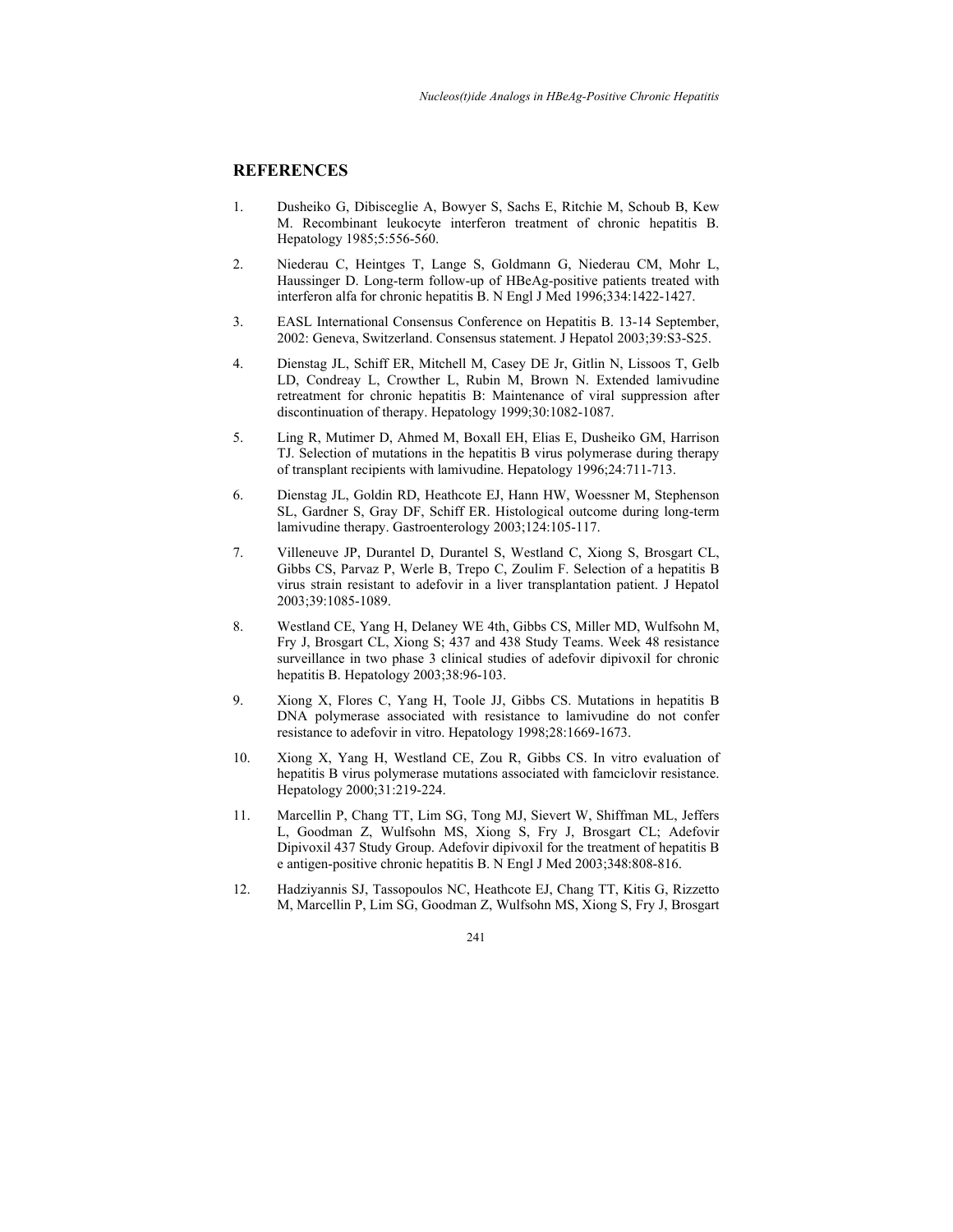CL; Adefovir Dipivoxil 438 Study Group. Adefovir dipivoxil for the treatment of hepatitis Be antigen-negative chronic hepatitis B. N Engl J Med 2003;348:800-807.

- 13. Knodell RG, Ishak KG, Black WC, Chen TS, Craig R, Kaplowitz N, Kiernan TW, Wollman J. Formulation and application of a numerical scoring system for assessing histological activity in asymptomatic chronic active hepatitis. Hepatology 1981;1:431-435.
- 14. Ono-Nita SK, Kato N, Shiratori Y, Lan KH, Yoshida H, Carrilho FJ, Omata M. Susceptibility of lamivudine-resistant hepatitis B virus to other reverse transcriptase inhibitors. J Clin Invest 1999;103:1635-1640.
- 15. Perrillo R, Schiff E, Yoshida E, Statler A, Hirsch K, Wright T, Gutfreund K, Lamy P, Murray A. Adefovir dipivoxil for the treatment of lamivudineresistant hepatitis B mutants. Hepatology 2000;32:129-134.
- 16. Walsh KM, Woodall T, Lamy P, Wight DG, Bloor S, Alexander GJ. Successful treatment with adefovir dipivoxil in a patient with fibrosing cholestatic hepatitis and lamivudine resistant hepatitis B virus. Gut 2001;49:436-440.
- 17. Mutimer D, Feraz-Neto BH, Harrison R, O'Donnell K, Shaw J, Cane P, Pillay D. Acute liver graft failure due to emergence of lamivudine resistant hepatitis B virus: rapid resolution during treatment with adefovir. Gut 2001;49:860- 863.
- 18. Tillmann HL, Bock CT, Bleck JS, Rosenau J, Boker KH, Barg-Hock H, Becker T, Trautwein C, Klempnauer J, Flemming P, Manns MP. Successful treatment of fibrosing cholestatic hepatitis using adefovir dipivoxil in a patient with cirrhosis and renal insufficiency. Liver Transpl 2003;9:191-196.
- 19. Liaw YF. Management of YMDD mutations during lamivudine therapy in patients with chronic hepatitis B. J Gastroenterol Hepatol 2002;17:S333-S337.
- 20. Peters MG, Hann Hw H, Martin P, Heathcote EJ, Buggisch P, Rubin R, Bourliere M, Kowdley K, Trepo C, Gray Df D, Sullivan M, Kleber K, Ebrahimi R, Xiong S, Brosgart CL. Adefovir dipivoxil alone or in combination with lamivudine in patients with lamivudine-resistant chronic hepatitis B. Gastroenterology 2004;126:91-101.
- 21. Safety and efficacy of adefovir dipivoxil in patients co-infected with HIV-1 and lamivudine-resistant hepatitis B virus: an open-label pilot study. Safety and efficacy of adefovir dipivoxil in patients co-infected with HIV-1 and lamivudine-resistant hepatitis B virus: an open-label pilot study. Lancet 2001;358:718-723.
- 22. Samuel D, Muller R, Alexander G, Fassati L, Ducot B, Benhamou JP, Bismuth H. Liver transplantation in European patients with the hepatitis B surface antigen. N Engl J Med 1993;329:1842-1847.
- 23. Grellier L, Mutimer D, Ahmed M, Brown D, Burroughs AK, Rolles K, McMaster P, Beranek P, Kennedy F, Kibbler H, McPhillips P, Elias E,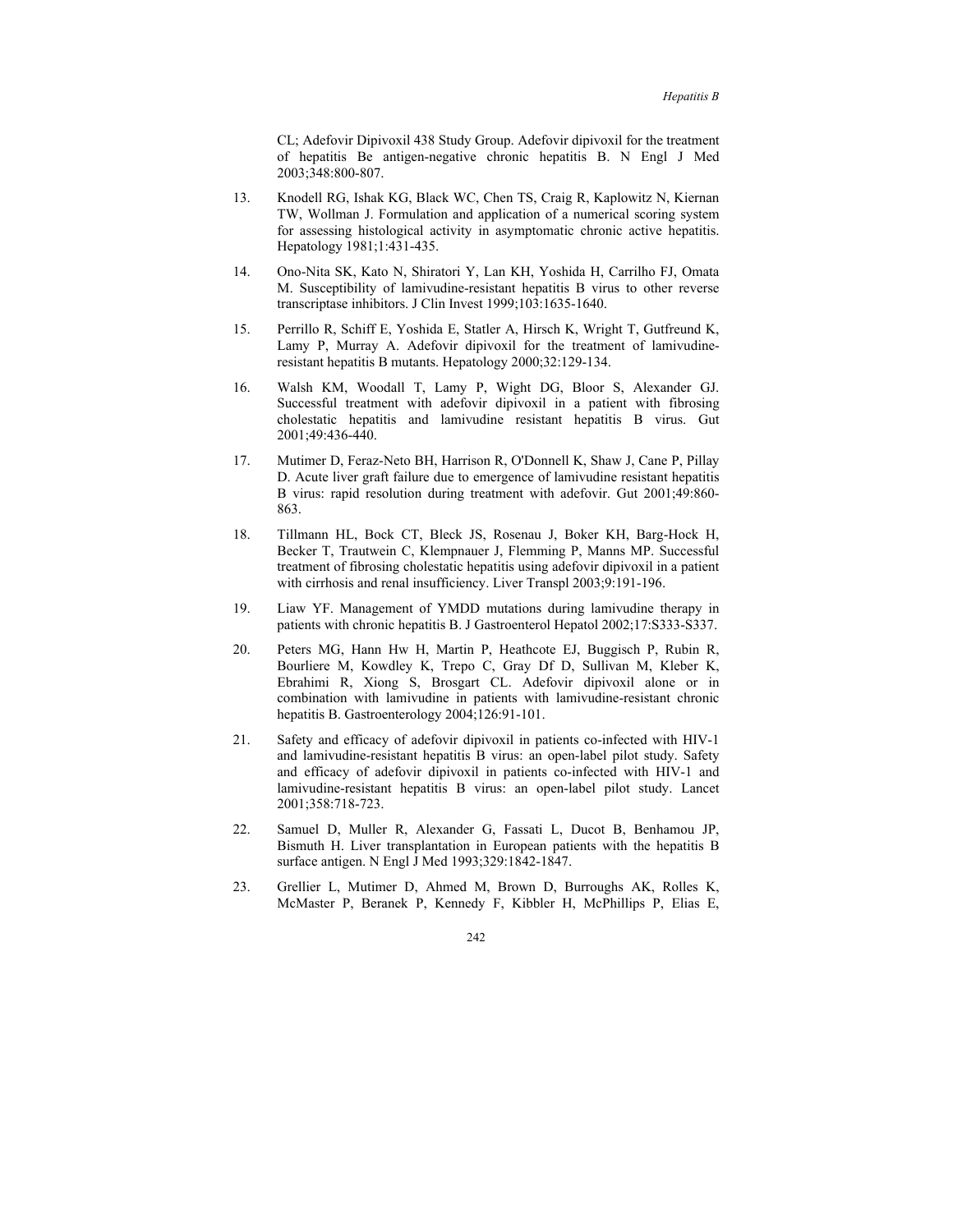Dusheiko G. Lamivudine prophylaxis against reinfection in liver transplantation for hepatitis B cirrhosis. Lancet 1996;348:1212-1215.

- 24. Mutimer D, Dusheiko G, Barrett C, Grellier L, Ahmed M, Anschuetz G, Burroughs A, Hubscher S, Dhillon AP, Rolles K, Elias E. Lamivudine without HBIg for prevention of graft reinfection by hepatitis B: Long-term follow-up. Transplantation 2000;70:809-815.
- 25. Han SH, Kinkhabwala M, Martin P, Holt C, Murray N, Seu P, Rudich S, Hiserodt D, Imagawa D, Busuttil RW. Resolution of recurrent hepatitis B in two liver transplant recipients treated with famciclovir. Am J Gastroenterol 1998;93:2245-2247.
- 26. Markowitz JS, Martin P, Conrad AJ, Markmann JF, Seu P, Yersiz H, Goss JA, Schmidt P, Pakrasi A, Artinian L, Murray NG, Imagawa DK, Holt C, Goldstein LI, Stribling R, Busuttil RW. Prophylaxis against hepatitis B recurrence following liver transplantation using combination lamivudine and hepatitis B immune globulin. Hepatology 1998;28:585-589.
- 27. Sousa JM, Pareja F, Serrano J, Gomez MA, Garcia I, Tamayo MJ, Diaz C, Martin C, Pascasio JM, Hinojosa R, Perez-Bernal JB, Canas E, Sayago M, Bernardos A. Comparison between levels of anti-HBS with a fixed administration dose of HBIG and a combination of HBIG and lamivudine for the prophylaxis of hepatitis B after liver transplantation. Transplant Proc 2003;35:723-724.
- 28. Davies SE, Portmann BC, O'Grady JG, Aldis PM, Chaggar K, Alexander GJ, Williams R. Hepatic histological findings after transplantation for chronic hepatitis B virus infection, including a unique pattern of fibrosing cholestatic hepatitis. Hepatology 1991;13:150-157.
- 29. Lau JY, Bain VG, Davies SE, O'Grady JG, Alberti A, Alexander GJ, Williams R. High-level expression of hepatitis B viral antigens in fibrosing cholestatic hepatitis. Gastroenterology 1992;102:956-962.
- 30. Mutimer D, Pillay D, Dragon E, Tang H, Ahmed M, O'Donnell K, Shaw J, Burroughs N, Rand D, Cane P, Martin B, Buchan S, Boxall E, Barmat S, Gutekunst K, McMaster P, Elias E. High pre-treatment serum hepatitis B virus titre predicts failure of lamivudine prophylaxis and graft re-infection after liver transplantation. J Hepatol 1999;30:715-721.
- 31. Mutimer D, Pillay D, Shields P, Cane P, Ratcliffe D, Martin B, Buchan S, Boxall L, O'Donnell K, Shaw J, Hubscher S, Elias E. Outcome of lamivudine resistant hepatitis B virus infection in the liver transplant recipient. Gut 2000;46:107-113.
- 32. Schiff ER, Lai CL, Hadziyannis S, Neuhaus P, Terrault N, Colombo M, Tillmann HL, Samuel D, Zeuzem S, Lilly L, Rendina M, Villeneuve JP, Lama N, James C, Wulfsohn MS, Namini H, Westland C, Xiong S, Choy GS, Van Doren S, Fry J, Brosgart CL; Behalf of the Adefovir Dipovoxil Study 435 International Investigators Group. Adefovir dipivoxil therapy for lamivudine-